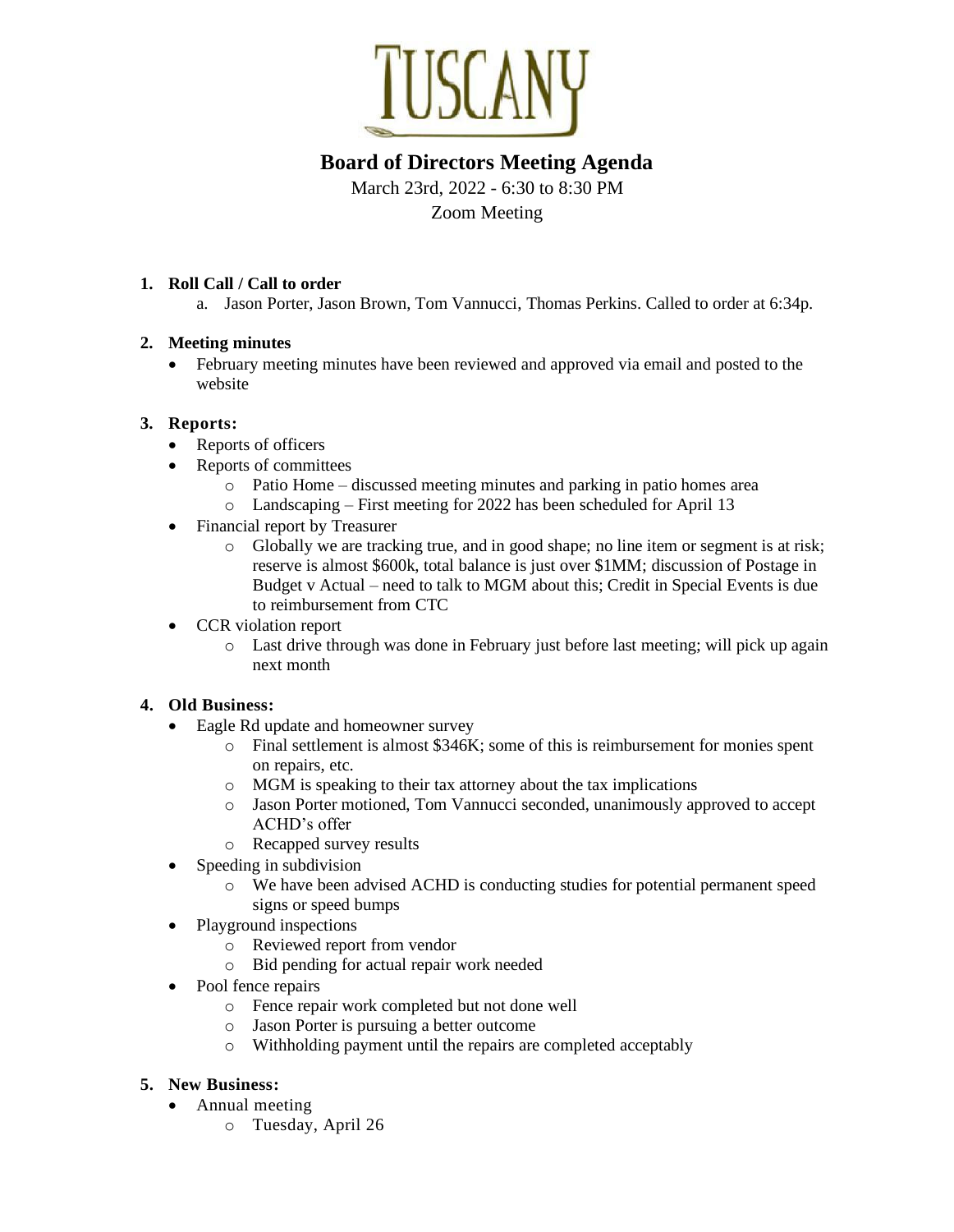- o Waiting to hear back from Sienna about availability
- o Plan to hold the meeting as a combination of in-person and Zoom, which matches homeowners' preferred preference based on survey results
- o It will be an informational meeting followed by mail-in ballot; candidates for the Board for 2022 will be given a chance to speak
- o Along with the notice for the meeting will be a request for new Board members to send info to MGM; closed financials for 2021 will be included in this notification
- Easter community event
	- o Saturday, April 16 at Renaissance Park at 10:00a
	- o Albertsons is donating the donuts
	- o 5K eggs will be stuffed and hidden
- Fountain assessments
	- o There are three ways we can go with having the fountains updated
		- Complete retrofit
		- Full replacement
		- Resurfacing only
	- o Jason Porter suggested that we get bids for having the stucco repaired
	- o We have money budgeted for fountain repairs for 2022
- Walking path bridge repair
	- $\circ$  Irrigation District and City of Meridian indicated we own the bridge over the canal
	- o One bid for repair received to this point
		- Trex decking only \$260 more than pressure treated wood
		- Need to clarify that the current boards are  $2x6$  and not  $1x6$
- Clubhouse clock repair
	- o Yesco has been doing the repairs to this point yet more are continually needed
	- o Trying to get bids from other vendors
- Pool furniture assessment
	- o Tom Perkins volunteered to go inspect the pool chairs to determine how many need repairs once our handyman, Jake, has put them out for the season
- Clubhouse pool landscaping
	- o A lot of rocks found on the pool covers, likely from kids
	- o Jason Porter suggested we consider fencing in the area that is open between the pool wrought iron fence and the homeowners' fencing and replacing the existing vegetation
	- o Bids to be sought
- Landscape lighting
	- o Jason Porter did a walkthrough and inspected the existing ground lighting
	- o Jake has been asked to replace the bulbs throughout the community
		- He has missed a bunch due to them being overgrown and hidden
	- o Lawn Co has been asked to trim around the lighting
	- o Need to consider replacing the existing lighting with LED lights

## **6. Homeowner Forum: (maximum of 30 minutes)**

- This time is set aside for homeowner comments to be considered for future board action. Chat will not be active so please use the Zoom "raise hand" function to comment or ask a question. Individuals may be limited on time so as to allow other participants an opportunity.
	- o Beth Hoffman: Sees an increase in speeding and close encounters near Tybalt and Montague; they were told previously that we qualified for speed bumps but the HOA would have to pay for it. They are requesting a three-way stop at this intersection. We had a good discussion about the options available to us.
- **7. Executive Session:**